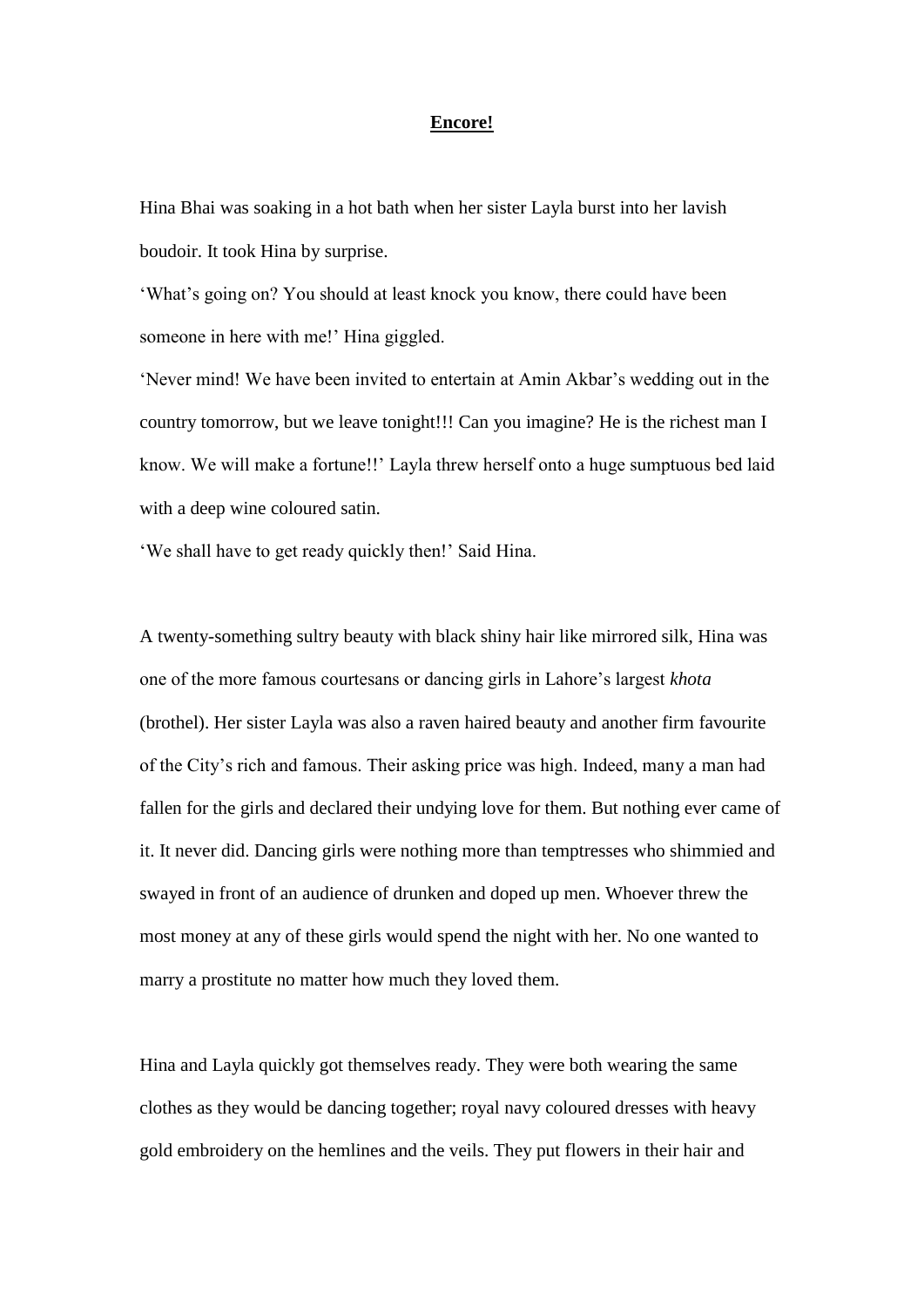made themselves up with heavy smoky eyes and russet coloured lips. Lots of perfume and a whole lot of preening later, they were at last ready to leave.

Meena Bhai who owned the brothel, hugged the girls and told them not to take any 'private' requests from anyone. Being a courtesan was dangerous business, and leaving the brothel to earn money was done on rare occasions such as weddings and private parties. Courtesans who had dared to run away were usually beaten to a pulp and dragged back to the brothels when found. These were women that had been forced into it without much choice, often abducted and taken hundreds of miles from home. Many had been killed and raped when attending 'private' requests. But no one ever did anything about it. As far as people were concerned, these women were nothing more than filth and deserved what they got.

A horse-drawn carriage arrived to collect the girls who were giggling and smiling. It had been a while since they had gone out of their grounds, and the girl's relished the opportunity. Tonight, they were going to do their best performances in the hope that other rich families would hire them too. They were their own advertisements.

Hina and Layla had already decided between them that they would try and seduce some young hopelessly drunk men in a bid to get more money out of them, but it had to be at their discretion when the main party was over. Meena Bhai had at least thirty girls working for her, and always took half their earnings. Sometimes if money was tight, Meena would take everything. So, in an attempt to redress this problem, the girls would try and make more money where they could without Meena finding out.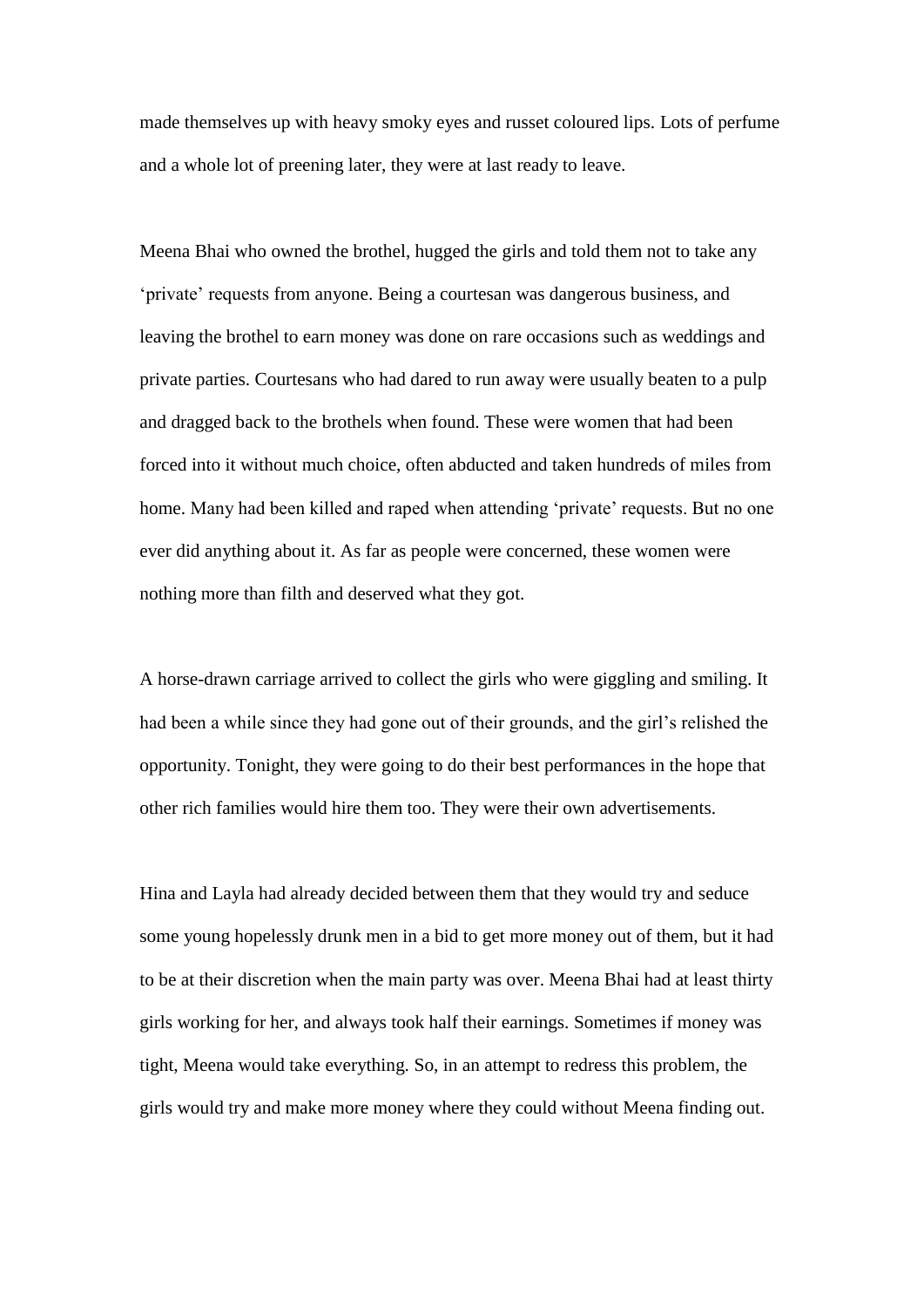As the carriage plodded slowly through the city towards the country, the girls pulled the canopy of their carriage down so that they could see all around them. Cars hooted at them and men stared. Unlike some girls, Hina and Layla loved the attention. These two women were not only highly confident, but highly skilled in the art of seduction. They had a way with the men and made more money than anyone ever did. The carriage went through some back streets and men whistled at them. They loved it. As the carriage approached more greenery, a strange mist started to envelop them.

There was a sudden drop in temperature and the girls felt a distinct chill. They had brought heavily embroidered shawls with them and wrapped it round themselves and huddled together. It was starting to get dark now as well, and Hina began to feel uneasy as she felt the darkness close in around them.

'Gosh, it's gone cold and foggy very quickly, I hope the weather isn't going to turn nasty.' She said.

'I don't like this at all, it's very eerie. And listen, it's very quiet, I can't even hear insects or birds chirping.' Layla looked scared.

'Driver!! How much further?' Asked Hina.

'Errm, I don't know – I can't see very well at all. I can see some lights in the distance, looks like a village. We can go towards there if you like?' Came a voice out of the mist.

'Ok, do that then.' Said Layla. She would rather be around people than stuck on a dark country lane where there was always the danger of highway men and gangsters.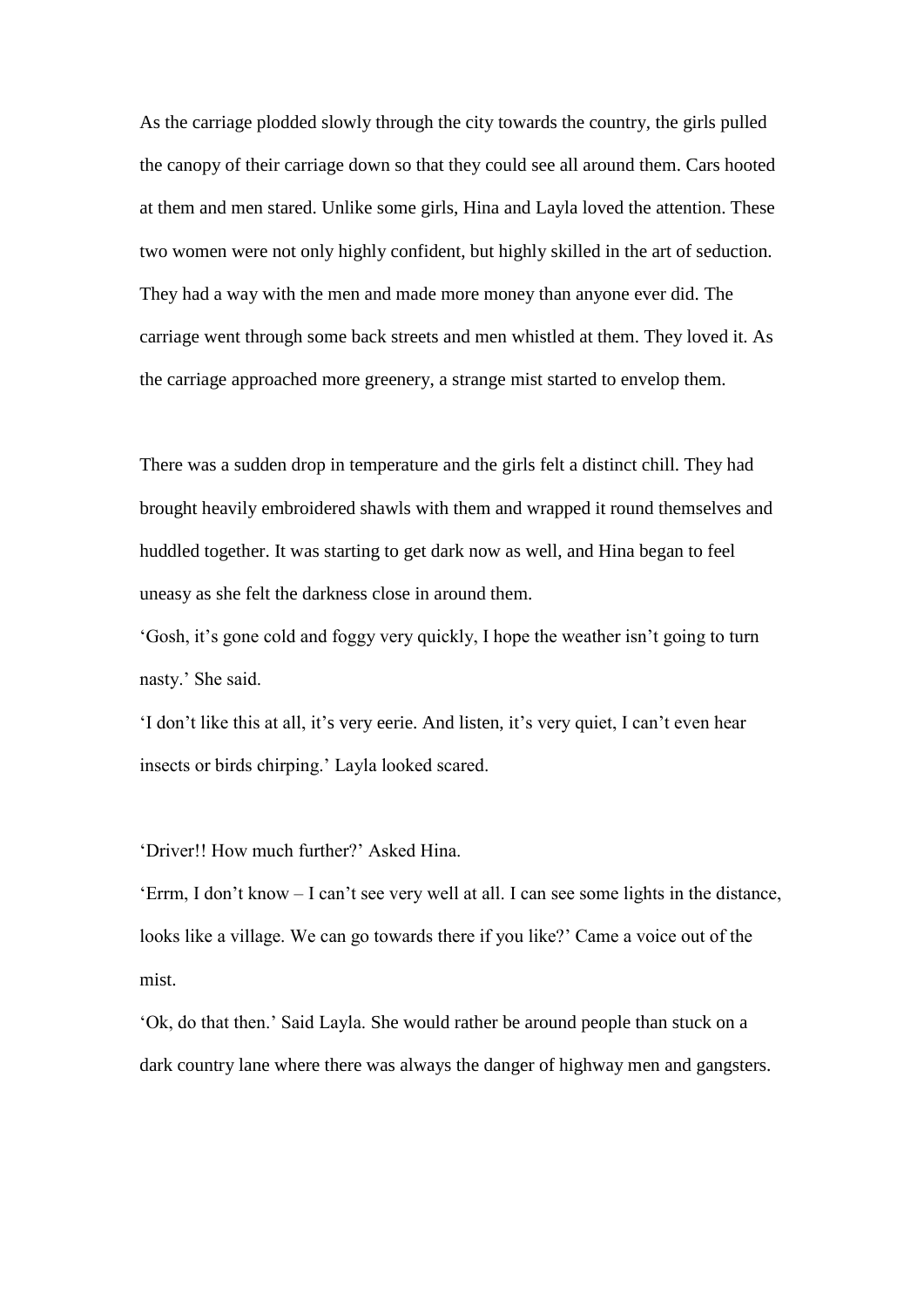They started moving towards the lights, but as they moved on, they began to hear voices. At first, it was distant chatter, and they assumed that perhaps they were coming from the village ahead. But then the voices got louder and louder. All of a sudden, a group of five men appeared in the mist. They were all wearing white and were holding lanterns in their hand. One of the men approached the carriage. Hina and Layla both looked at each other, frightened as to what would happen next.

'Are you Hina and Layla, the dancing girls?' Asked the man. He was unbelievably handsome and had the most beautiful eyes that either of the girls had ever seen – deep green and very shiny indeed. In the light of the lantern, the mans' eyes looked like brilliant sparkling emeralds.

Struck by the mans' beauty, Layla leaned forward and smiled seductively at the man. 'Who wants to know?' She asked.

Most men would have melted, but unfazed by her advances, the man simply replied 'Namil Shah.'

'Who?' Asked Hina. 'We have been invited to dance for Amin Akbar tomorrow, but we don't know a Namil Shah.'

'He knows you and wants you to perform for his son's wedding tonight. He will pay you handsomely if you accept.' Said the man.

Hina and Layla looked at each other and conferred. If this was genuine, then the girls could make a lot of money tonight and then dance as agreed at Akbar's wedding as planned the next day. They agreed.

'How much will we be paid?' Asked Hina.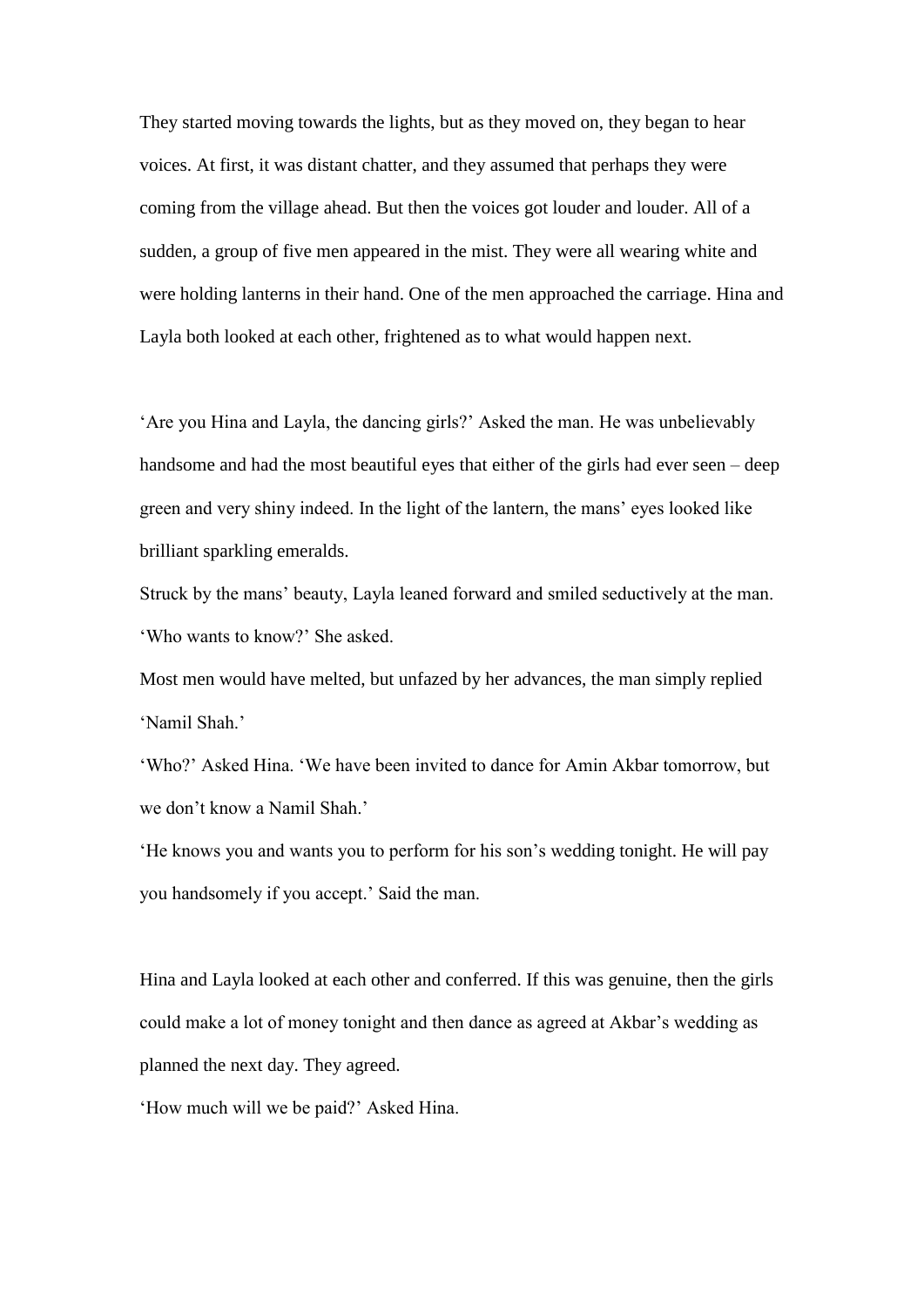'Enough for you to break out of this work forever. You will never have to dance again.' Said the man. The girls looked startled. They thought the man was lying, but when they looked into his eyes, he seemed genuine enough.

They thought for a moment and after several minutes, Hina replied 'Ok.' Layla looked shocked. 'But what if he is lying?' She asked.

The man gave the women a bag and nodded for them to look inside. They got the shock of their life when they did. Inside, the bag was filled with gold, jewels and money.

'Yours as a deposit, if you will agree.' Said the man. The other men smiled at the women who were in complete wonderment. After several minutes of discussion, the girls finally agreed. The man gave the driver some money and the driver stepped down from the carriage, allowing the man to take his place. The other men disappeared into the night, along with the driver. As the carriage started moving, the darkness seemed to envelop them completely. The lights from the village vanished and the mist seemed to thicken considerably. After a few minutes, the carriage seemed to be going so fast that Hina and Layla started worrying that the wheels might come off.

It was then that Hina noticed something. 'Layla! Listen! Can you hear that?' 'Hear what? I can't hear a thing.' She said.

'Exactly! We should at least be able to hear the sound of the horses' hooves and we can't hear anything. And not only that, but I get the distinct impression that we aren't even on the ground!' Said Hina.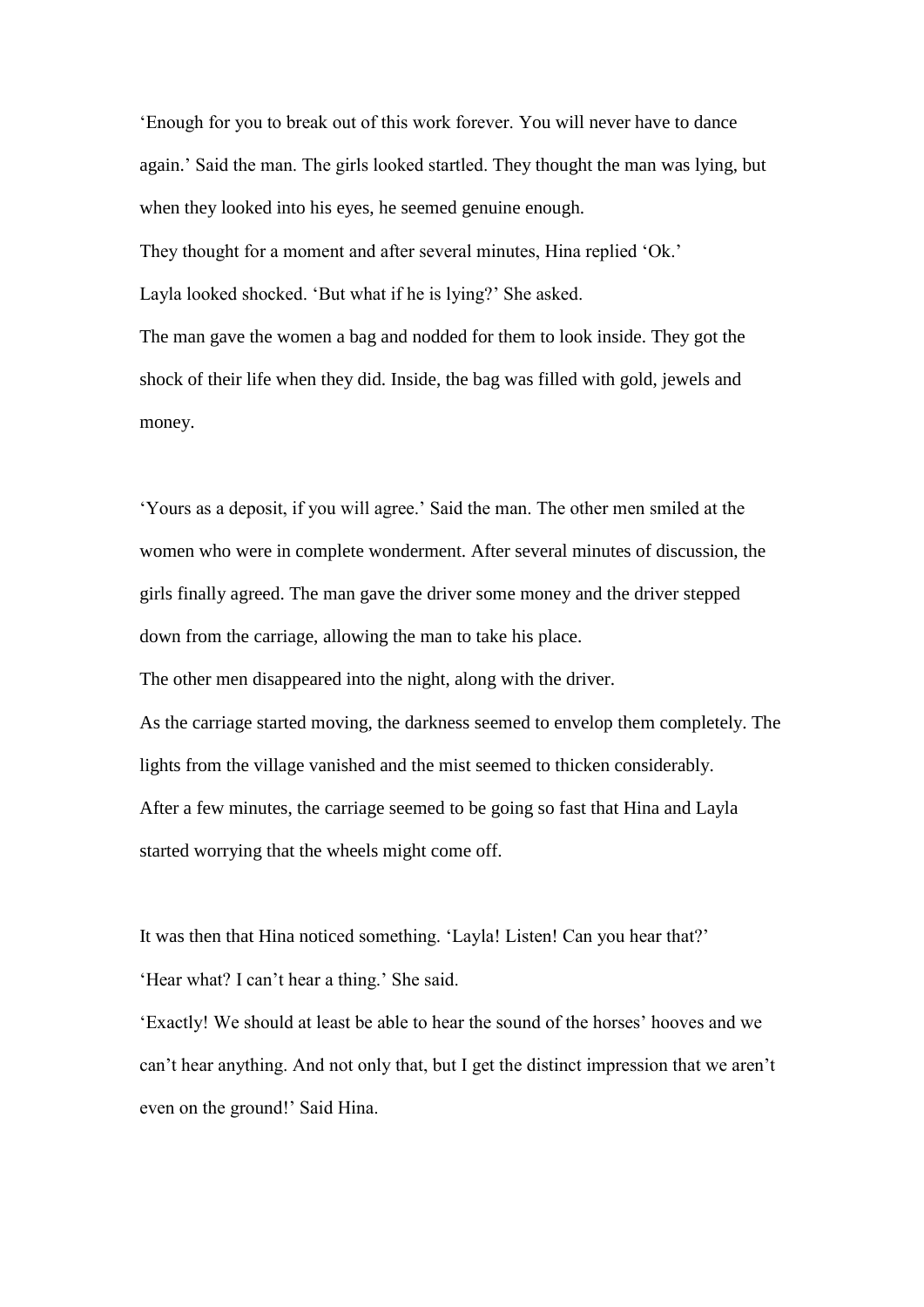Layla leaned forward and peered over the side of the carriage. She couldn't see anything – not even the ground, only darkness and fog. She gulped. 'I think you may be right. This is going to sound silly, but it feels as if we are in the air.' She said. Hina nodded. For the rest of the journey, the girls huddled next to each other, each wondering what on earth they had let themselves into.

After what seemed like forever, the carriage finally stopped. The handsome stranger got off and helped the girls down. He carried their bags, ushering them to follow him. It was still awfully dark, but the fog was starting to clear. As they followed the man along a winding path, the darkness in front of them disappeared and a huge mansion seem to materialize out of thin air. Hina gasped. She had never seen anything quite so exquisite in her life. It was at least ten times the size of the biggest house she had ever seen. In fact, it looked more like a palace. It was made of marble and adorned with lanterns and flowers. On the floor there were candles and rose petals strewn everywhere. It was truly a majestic site. The girls could hear laughter and chattering, but failed to actually see anyone.

'Follow me.' Said the man, as he led them up a huge white marble set of stairs into the palace. Hina and Layla were starting to feel anxious and nervous. They could hear what seemed like hundreds of people chattering and laughing, yet they could see no one. They followed the man into a large hallway decked with lanterns and flowers, all the way to the end where there was a huge door. He opened the door and all of a sudden, there was a deathly silence.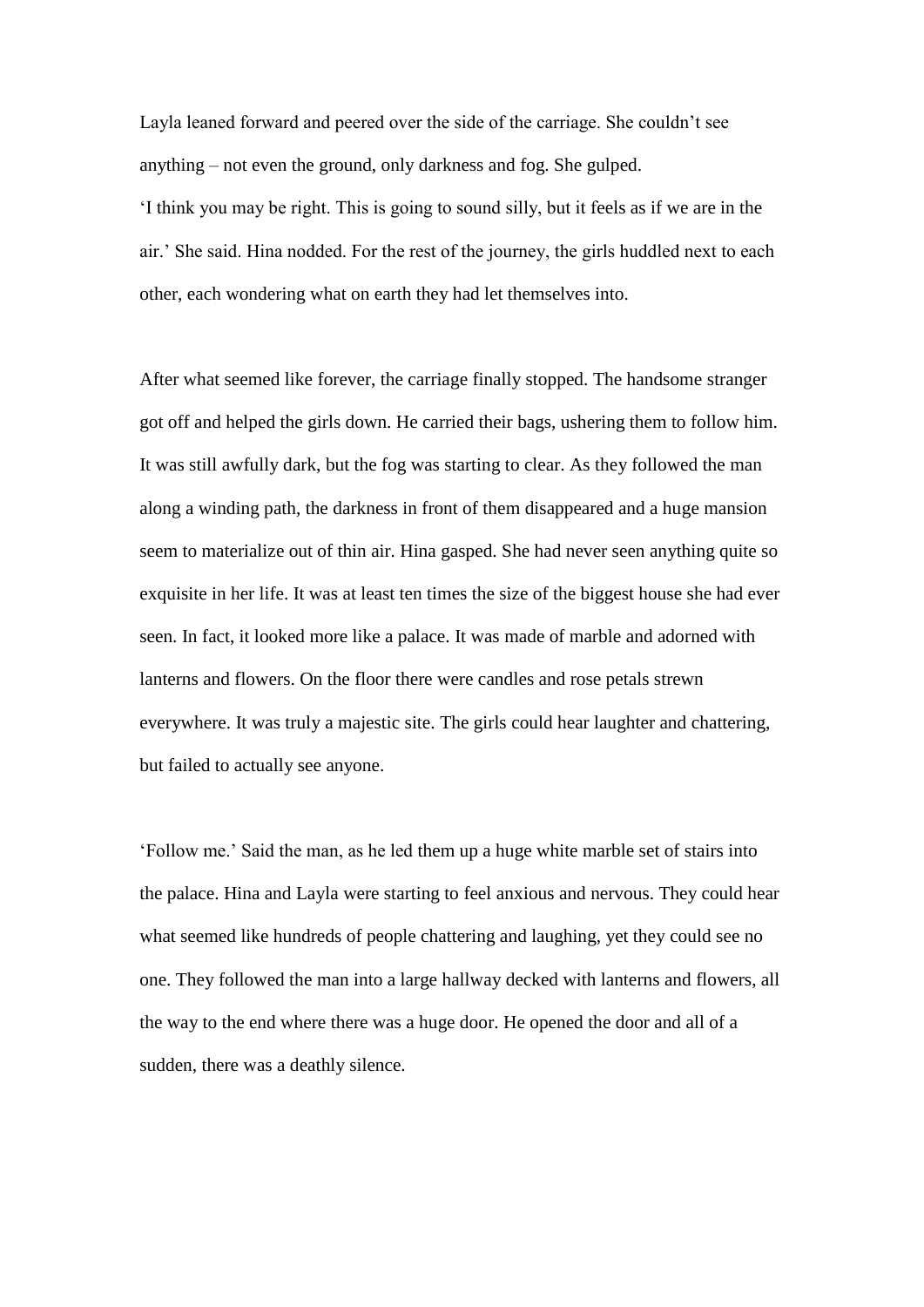'Namil Shah, here are Layla and Hina!' Said the man. There was a round of applause. The girls looked like someone had smacked them. Both stood there with eyes wide open and mouths hanging open. *There was no one in the room.*

The room itself was huge – at least the size of a basketball court and there were chandeliers hanging from the ceiling. At one end of the room were a set of five highly decorative chairs – they looked almost like thrones. All around the room were cushions on the floor and what seemed like a central area in the room – just like a dancing area. There was a small 'stage' to one side, and on it were a set of *tables*  (Indian drums), a zither and various other instruments.

Then a voice came out of no where. 'Welcome!! Come forward please, have a drink and lets get started.' Hina and Layla gulped. The voice sounded friendly and welcoming, but considering that they couldn't actually see who said it, they were beginning to feel a little frightened. They stepped forward and nearly jumped. Out of thin air, two glasses of juice appeared and hovered in front of the girls. There was a ripple of laughter. With hands shaking, Hina and Layla took the drinks and said a meek 'thank you'.

'I don't know about you Hina, but I think we are in the company of Jinns.' Layla whispered.

'I think you might be right. I don't think we will come to any harm here though, my heart tells me our fortunes are about to change.' Said Hina.

When they finished their drinks, the glasses disappeared. The stranger nodded to the girls to take centre stage and begin. Hina and Layla slowly walked to the middle of the room. They could hear a lot of clapping. As the girls scanned the room, they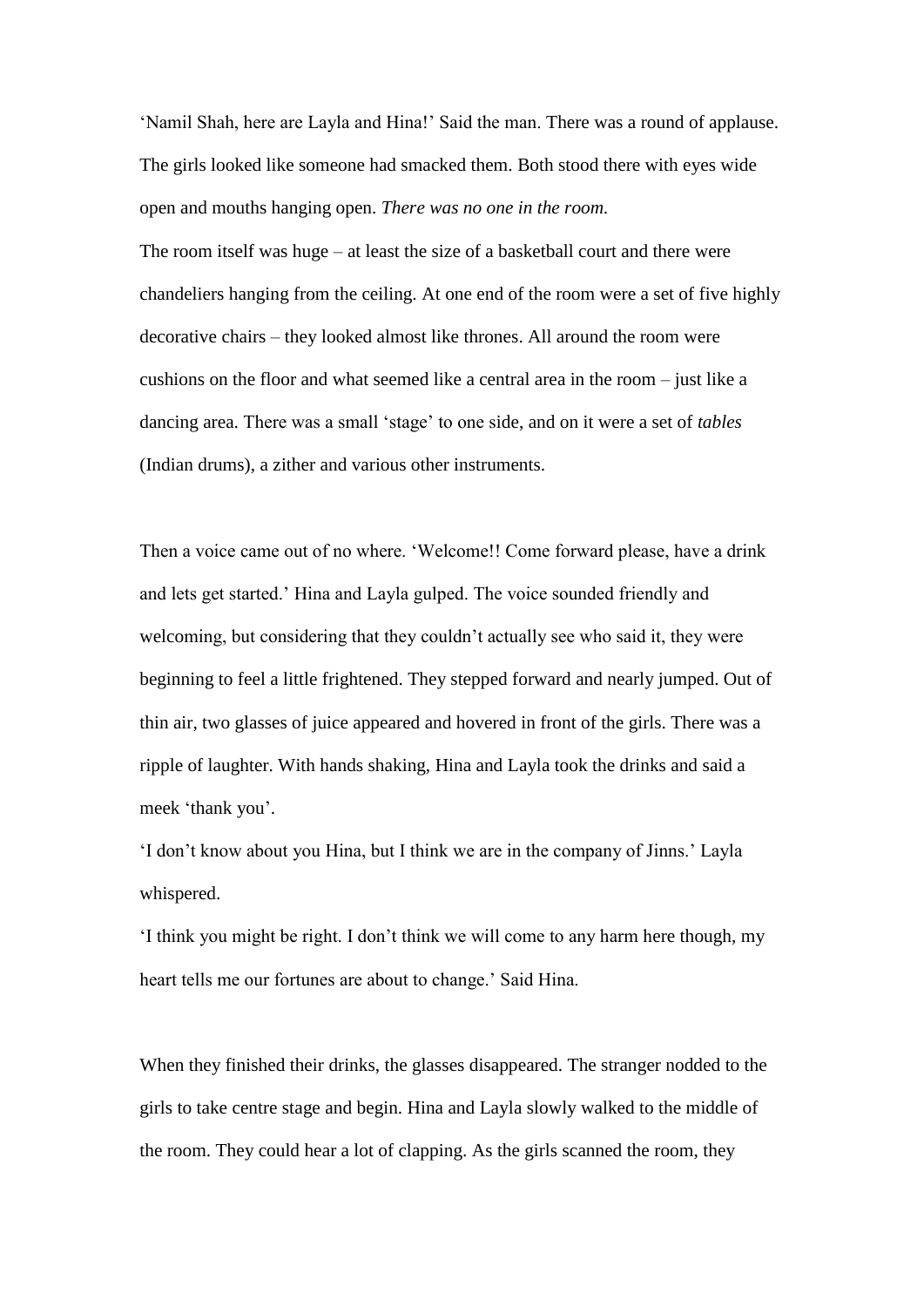noticed that the cushions on the floor were all indented, as if there were people leaning and sitting on them. They watched as on the stage, the instruments began to move. Familiar music started to play. It was their favourite number playing! The girls could hear clapping in unison to usher them into dancing. They looked at each other and smiled.

It was now or never. Hina attached *ghungaroo* (ankle bells) to their legs and positioned themselves. Then they began to dance to the beat of the tabla. They moved this way and that and their ghungaroo tinkled. There was an awful lot of cheering and whistling going on, and out of nowhere, they could see money being thrown into the air. The girls smiled and danced as if their lives depended on it. The more they danced, the more money was thrown at them. The 'crowd' was loving it. They could hear chattering and whistling and a lot of laughter. When they finished their performance, there was a huge uproar and shouts of 'Encore! Encore!' from the 'crowd'.

So Hina and Layla obliged. They danced all night and each number brought them more and more riches. By now, the girls had realised that they would not come to any harm, and so had totally relaxed. As the night drew on, the shouts of 'Encore! Encore!' renewed their vigour each time they felt tired and wanted to stop. They had several breaks through the night, but only for a few minutes to catch their breaths. The promise of good fortune kept them going until dawn, when the stranger arrived with two men.